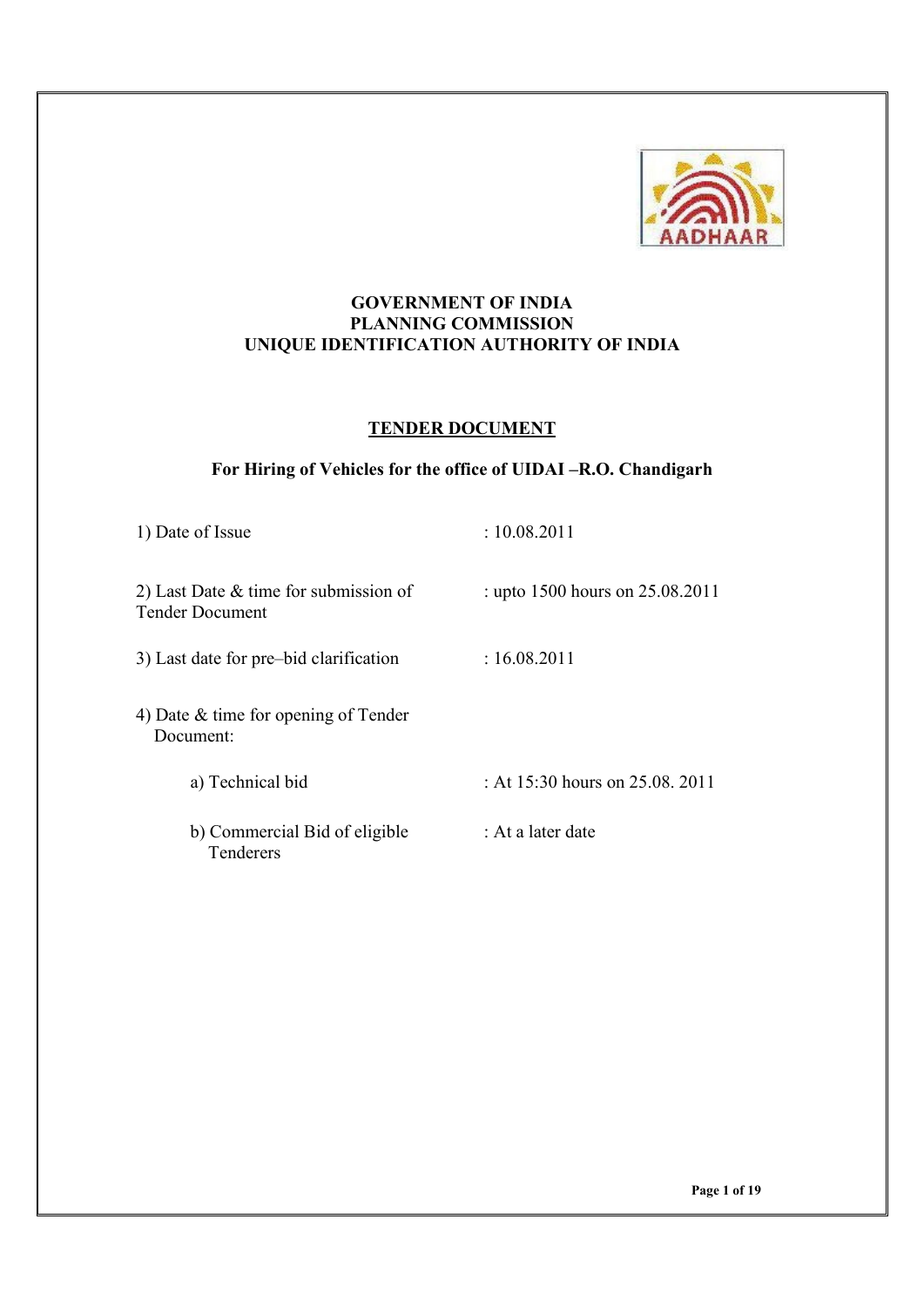

# **CONTENTS OF TENDER DOCUMENT**

| <b>Sr. No.</b> | <b>Description of contents</b>                        |
|----------------|-------------------------------------------------------|
| 1              | Invitation of Tender                                  |
| $\mathbf{2}$   | Schedule of Tender Notice                             |
| 3              | <b>Regulation for Tender</b>                          |
| 4              | <b>General Instructions</b>                           |
| 5              | Criteria for evaluation of Tenders                    |
| 6              | <b>Special Conditions</b>                             |
| 7              | Technical Bid-Annexure I                              |
| 8              | Commercial Bid-Annexure II (A)<br>(For Monthly Rates) |
| 9              | Commercial Bid-Annexure II (B)<br>(For Daily Rates)   |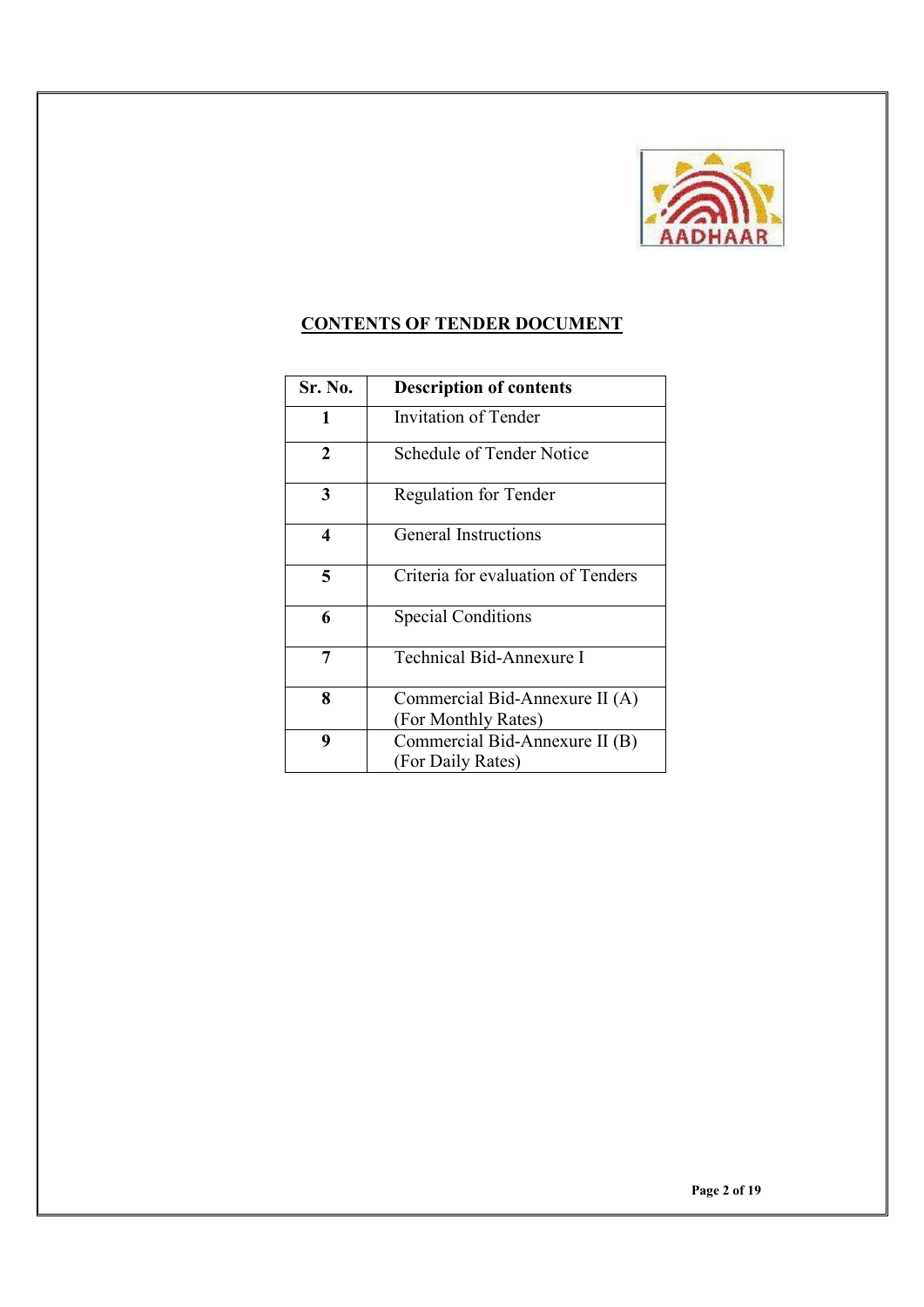

#### **GOVERNMENT OF INDIA PLANNING COMMISSION UNIQUE IDENTIFICATION AUTHORITY OF INDIA**

### **Notice for Invitation of Tender For Hiring of Vehicles For UIDAI-Regional Office, Chandigarh**

### **LAST DATE OF SUBMISSION OF TENDER: 25.08.2011**

Sub: Invitation to bid for services of supply of Vehicles to the Office of UIDAI, RO, SCO 139-141,  $3^{rd}$ &  $4^{th}$  floor, Sector-17-C, Chandigarh

Sealed Tenders are invited on behalf of the President of India for supply of vehicles for the office of UIDAI, RO, Chandigarh, SCO 139-141,  $3^{rd}$  &  $4^{th}$  floor, Sector-17-C, Chandigarh.

The bidders are requested to go through the tender enquiry document carefully, which will form part of the contract. The bidders are expected to quote the rates for supply of Vehicle for different types both for Monthly and Daily options.

Contact Information

Phone : 9915296644/9888323462/0172-2771213/0172-27024139

Website : www.uidai.gov.in

**Page 3 of 19**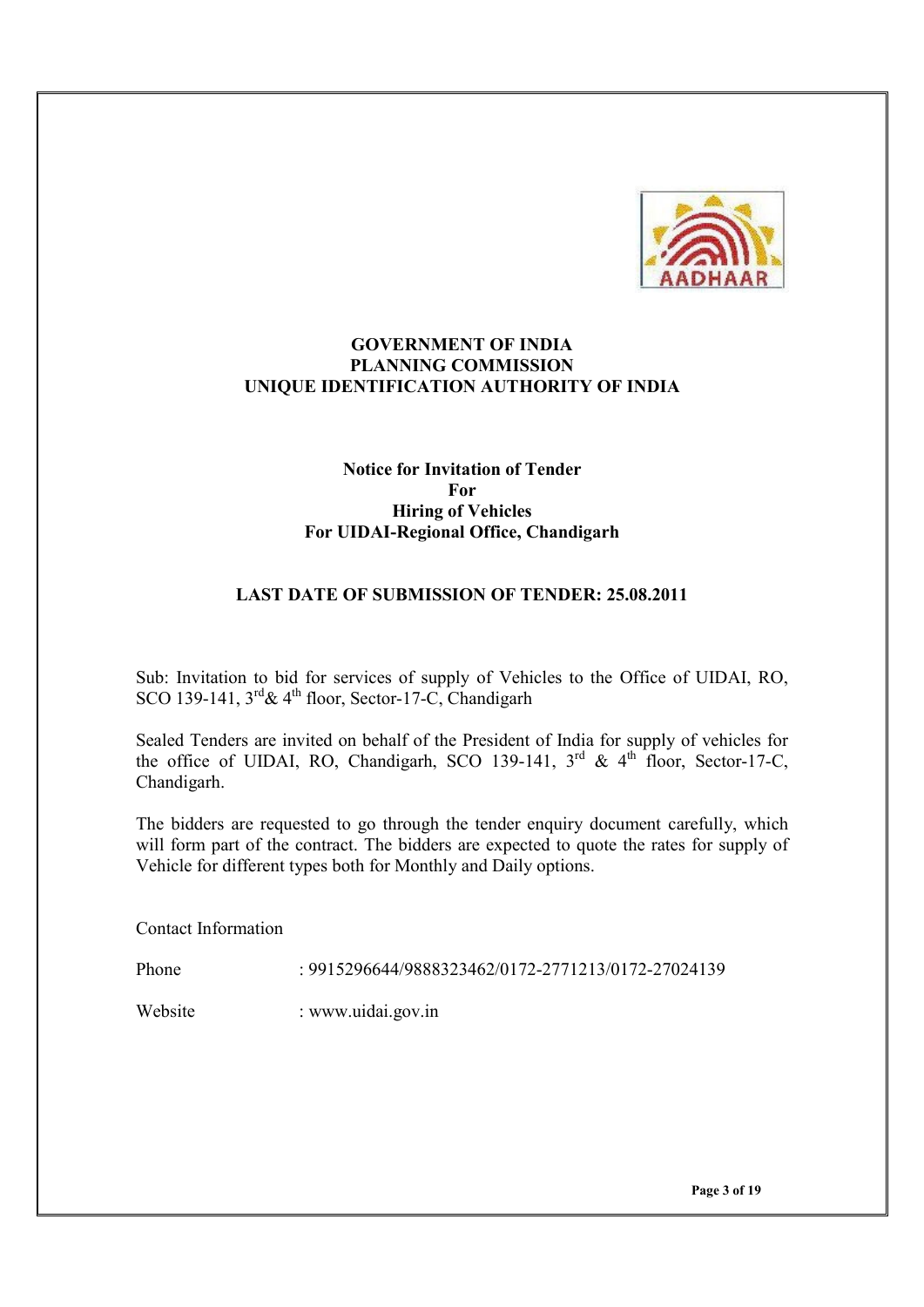

### **A. SCHEDULE OF TENDER**

| 1. Tender Notice No.         | : 02/2011                                                                                                         |
|------------------------------|-------------------------------------------------------------------------------------------------------------------|
| 2 Name of the work           | : Hiring of Vehicles for UIDAI, RO,<br>Chandigarh                                                                 |
| 3. Location of work          | : UIDAI, RO, SCO 139-141, $3^{rd}\&4^{th}$<br>Floor, Sector 17-C, Chandigarh,                                     |
| 4. Issue of Tender Documents | : 10.08.2011                                                                                                      |
| 5. Tender to be submitted    | : $25.08.2011$ by $15:00$ hrs                                                                                     |
| 6. Envelopes to be addressed | :Bid for Hiring of Vehicles for office of<br>UIDAI-R.O. SCO 139-141, 3rd & 4th<br>Floor, Sector 17-C, Chandigarh. |
| 7. Opening of tender         | : $25.08.2011$ at $15:30$ hrs                                                                                     |
| 8. Amount of EMD             | $:$ Rs.20, 000/-(refundable)                                                                                      |
| 9. Cost of Tender Form       | $:$ Rs. 100/-(non-refundable)                                                                                     |

Note: 1) The tender form and connected documents can be downloaded from the UIDAI website. However, the tender must be submitted in physical form. Tenders received by email or in any other electronic form will be rejected. Tenders shall be accompanied by a DD of Rs. 100/-(one hundred only) in favour of DDO, RO, Chandigarh, failing which, the tender shall be rejected.

2) The tenders completed in all respects must be received in this office before due date and time indicated above. The tenders received after the scheduled date and time will be rejected outrightly. All outstation tenders should be sent addressed to the undersigned so as to reach by the stipulated date and time of the receipt of tenders. As this is a two bid system-technical bid and commercial bid are to be submitted as per the instructions in the Tender Documents.

> Asstt. Director General UIDAI Regional Office, Chandigarh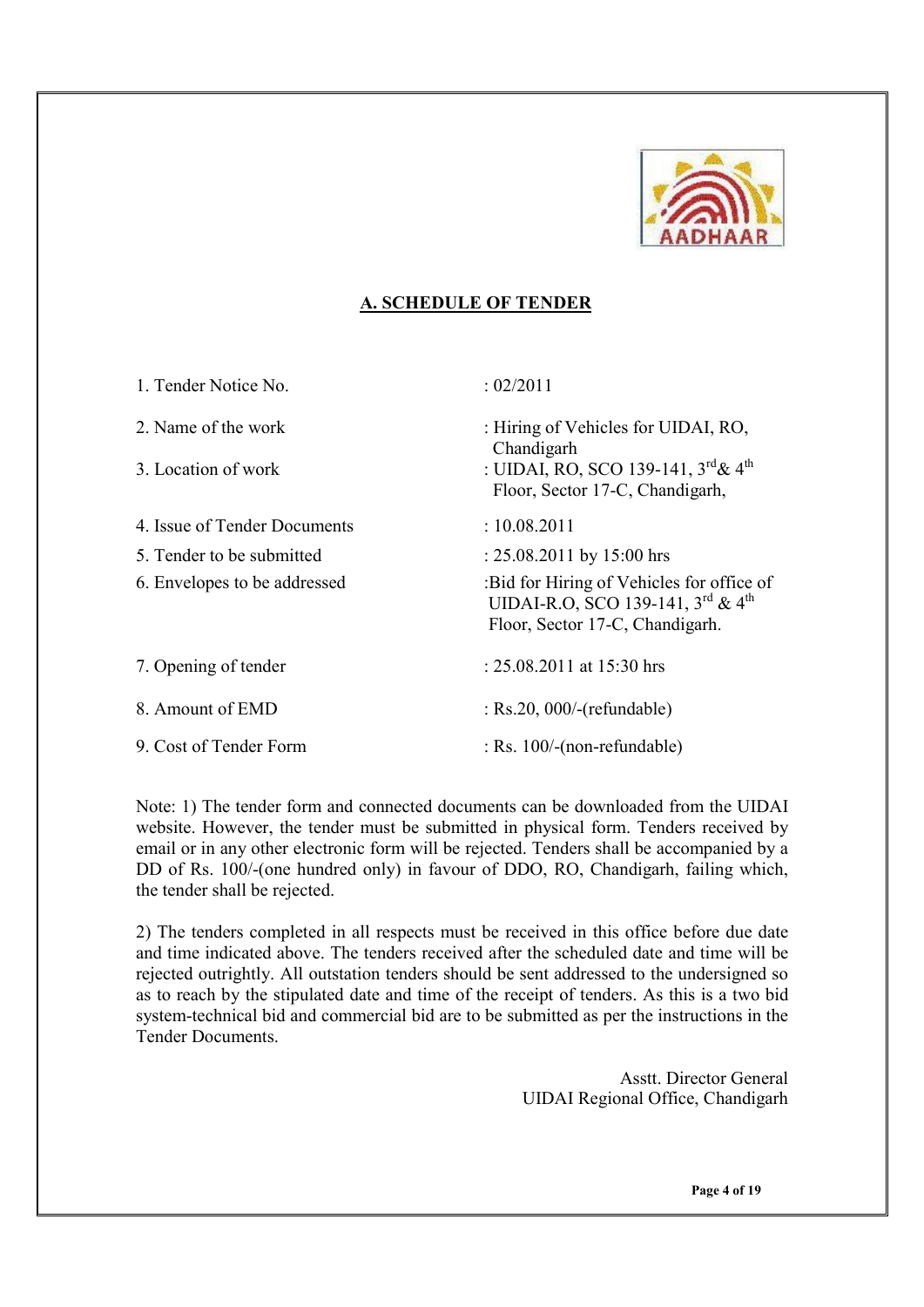#### **PROFORMA FOR SUBMITTING THE BID**

1. I/We................................... have read all conditions to the tender attached hereto and hereby agree to abide by the said conditions. I/We also agree to keep this tender open for acceptance for a period of 60 days from the date fixed for opening the same and in default thereof. I/We will be liable for forfeiture of my/our Earnest Money Deposit. I/We offer to Supply of Vehicles as in Technical Bid & Commercial Bid both for Monthly and Daily trips and hereby bind myself/ourselves to Terms & Conditions of the Tender document during the entire period of contract.

2. A sum of Rs.20, 000/-(Twenty thousand only) is herewith forwarded as earnest money deposit. The full value of earnest money shall stand forfeited without prejudice to any other rights or remedies if:-

a) I/We do not execute the Contract documents within seven days after receipt of notice issued by the UIDAI that such documents are ready or, b) I/We do not commence the work within ten days after receipt of order to that effect.

3. This tender document shall be the contract document in the event of this bid being successful.

#### **SIGNATURE OF CONTRACTOR (S)**

Date.............2011 Contractor/Contractors/Address...............

Signature of Witnesses 1.

2.  $\qquad \qquad$ 

 $\_$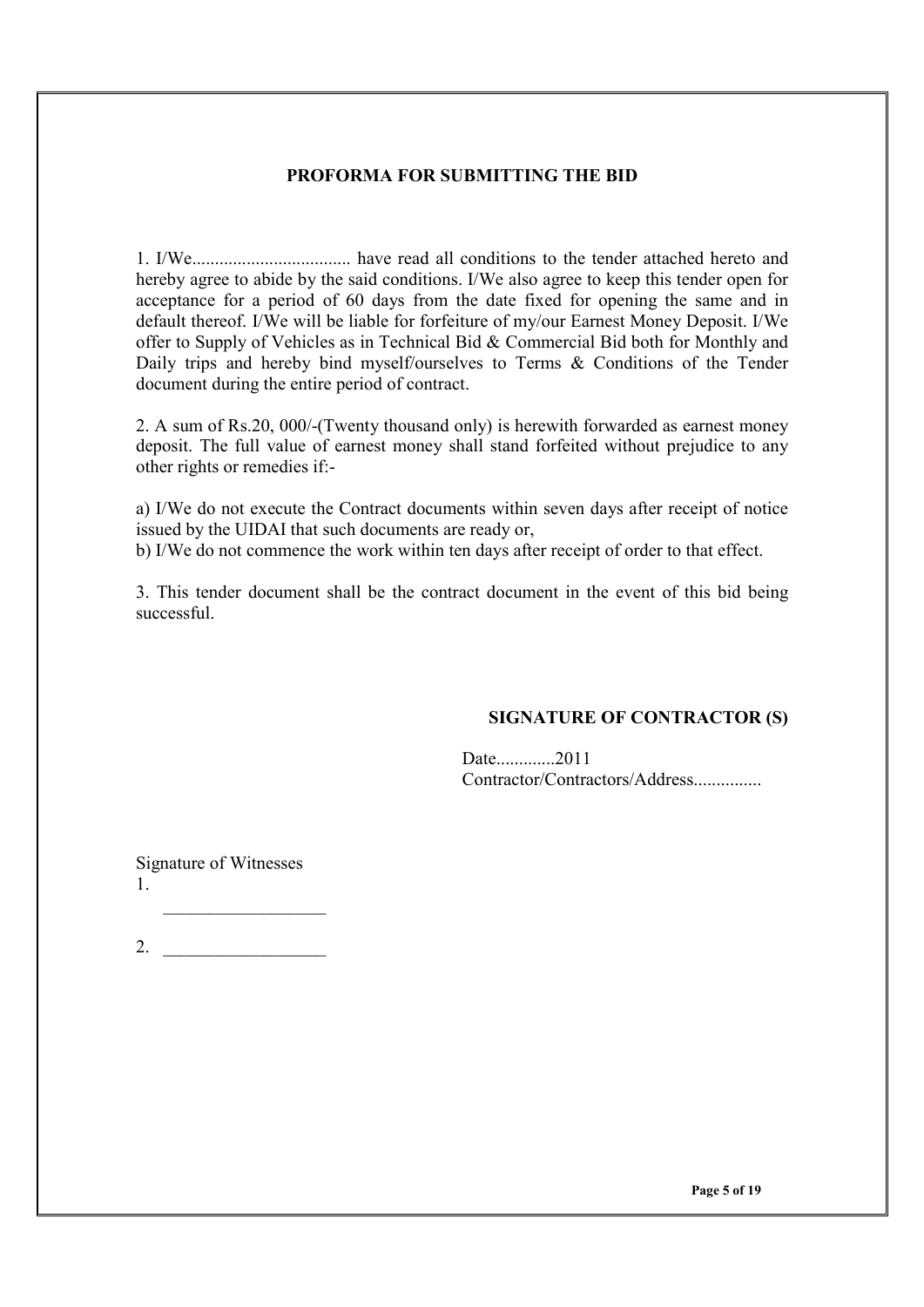# **B) Regulations for Tender and Contracts to Parties tendering for hiring of Diesel/Petrol Driven vehicles to UIDAI, RO, Chandigarh.**

### **Definitions:**

1. In these Regulations for Tender and Contracts the following terms shall have the meanings assigned hereunder except where the context otherwise requires:

a) "UIDAI" shall mean the Regional Office of UIDAI at Chandigarh

b) "Deputy Director General" means the Officer in Administrative charge of the Regional office of UIDAI, RO Chandigarh.

c) Assistant Director General shall mean the Officer in UIDAI, RO, Chandigarh.

d) "Tenderer" shall mean the Person, the firm or company who tenders for the supply works with a view to execute the work on contract with the UIDAI and shall include their Personal representatives, successors and permitted assigns.

e) "Work" shall mean the works set forth in the tender forms and description of contract and required to be executed according to specifications.

f) "Specifications" shall mean the specifications for Vehicles as specified in this tender document.

g) 'Contractor' shall mean the successful tenderer who enters into an agreement with UIDAI for Hiring of Vehicle.

# **2. Singular and Plural:**

Words imparting the singular number shall also include the plural and vice versa where the context requires.

# **3. Interpretation:**

These Regulations for Tenders and contracts shall be read in conjunction with the General conditions and special condition of this tender which are referred to herein and shall be subject to modification additions or supersession by special conditions of contract and/or special specifications, if any, annexed to

# **4. Tenderer's Credentials:**

The Tenderer shall furnish the particulars regarding:

a) His position as an independent Contractor

b) His capacity to undertake and carry out supply of vehicles satisfactorily vouched for by a responsible official of firm.

# **5. Care in submission of tenders:**

 Before submitting a tender, the tenderer will be deemed to have satisfied himself by actual inspection of the site and locality of the work, that all conditions liable to be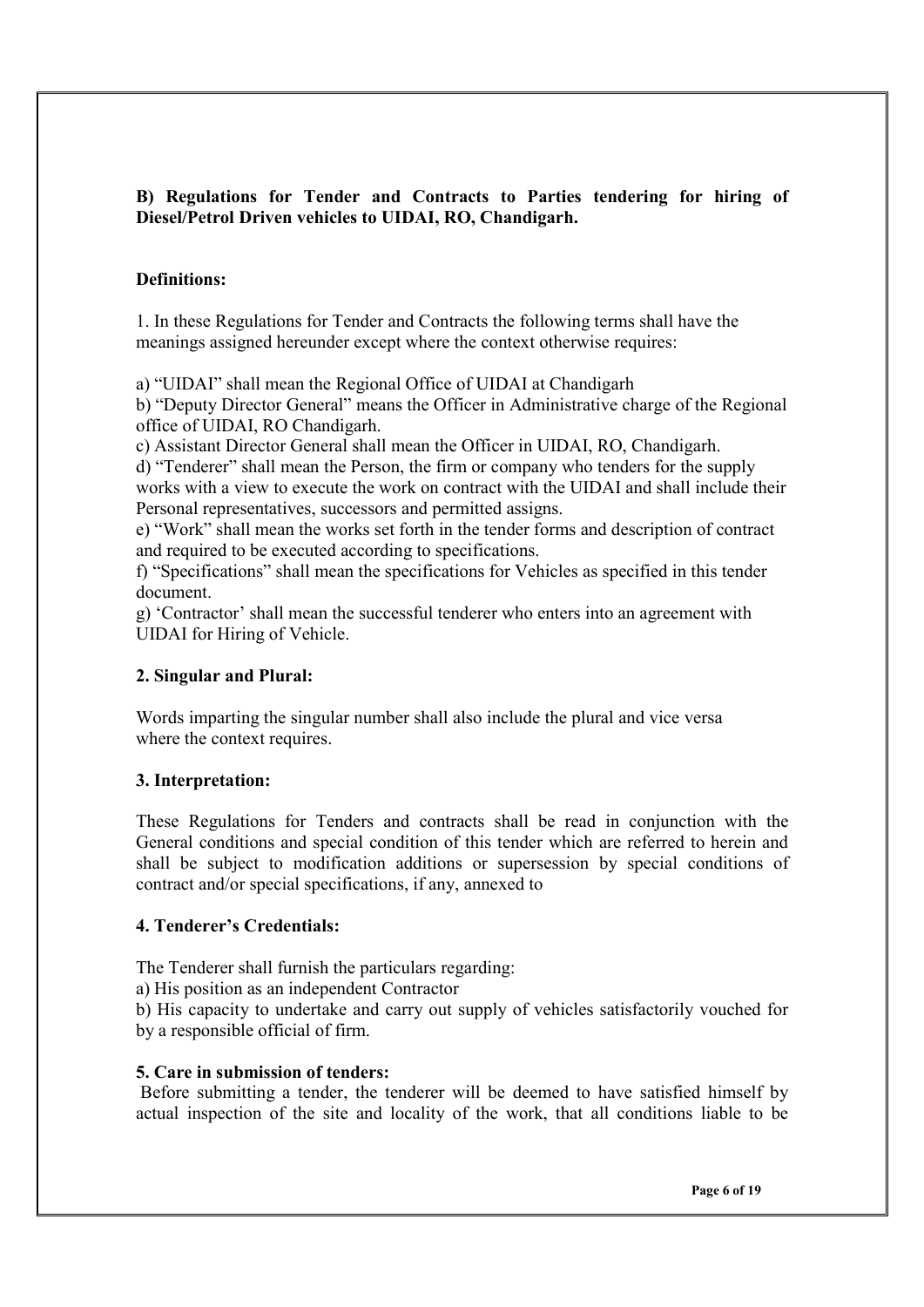encountered during the execution of the works, are taken into account and that the percentage/rates he enters in the tender form is/are adequate and all inclusive to accord for the completion of works to the entire satisfaction of the Asst Director General, UIDAI, Chandigarh.

#### **6. Right of UIDAI to deal with tenders:**

UIDAI reserves the right of not to invite tenders for any work or works to invite open or limited tenders, and when tenders are called, to accept a tender in whole or in part or reject any tenders or all tenders without assigning reasons for any such action.

#### **7. Arbitration:**

If any difference arises concerning this Agreement, its interpretation on the payment to be made thereunder, the same shall be settled by mutual consultations and negotiations. If attempts at conciliation do not yield any results within a period of 30 days, either party may request the other for submission of the dispute for decision by an arbitral tribunal containing a Sole Arbitrator to be appointed by DDG, Regional Office, UIDAI, Chandigarh. The arbitration proceedings shall take place at Regional Office, UIDAI, Chandigarh. The provisions of Arbitration and Conciliation Act, 1996 and the rules framed hereunder and in force shall be applicable to such proceedings.

**Signature of Tenderer** 

**Place: Date:**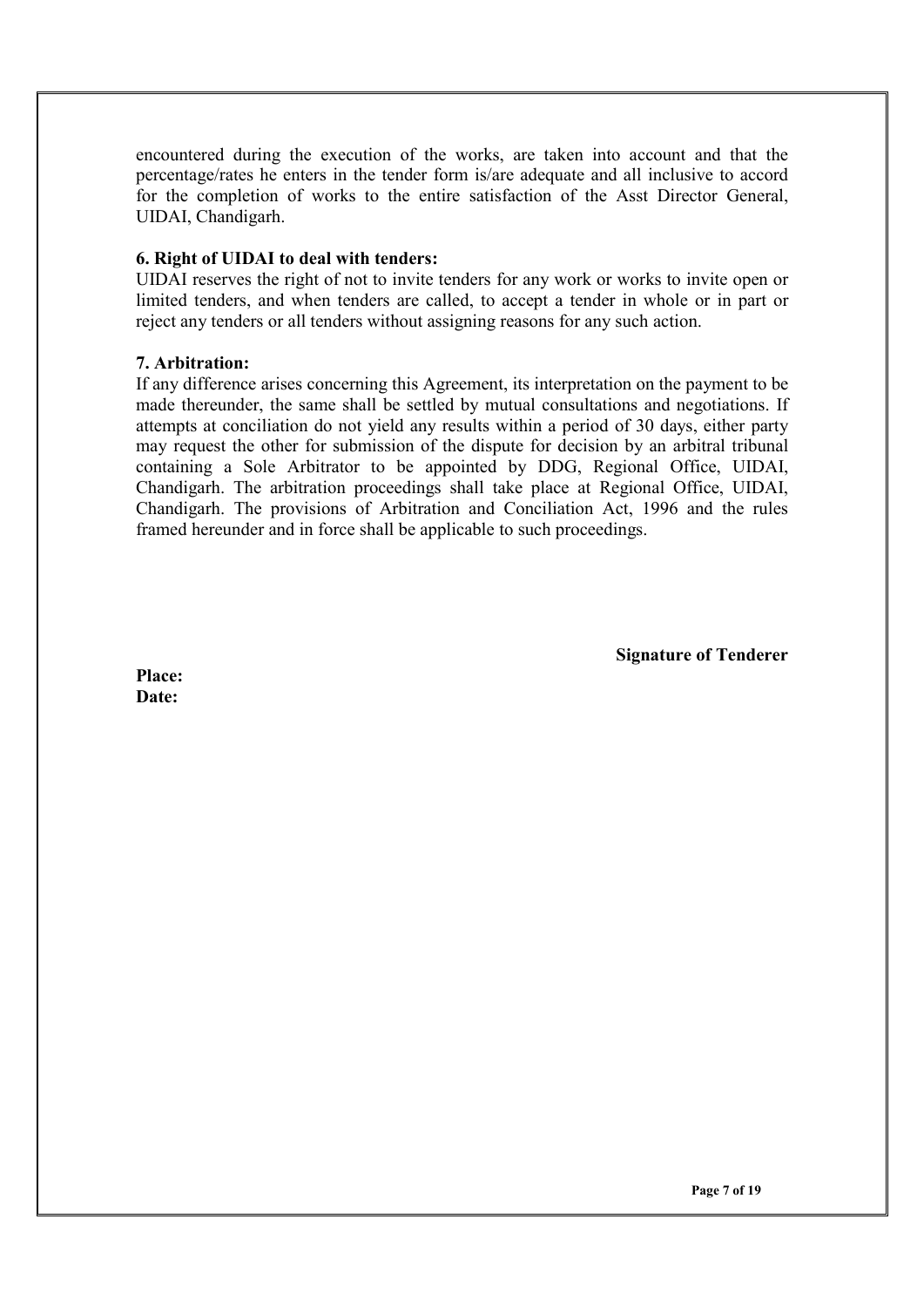### **C) General Instructions and Conditions of Tender to Parties Tendering for Hiring of Diesel/Petrol Driven Cars.**

1. No tender for the contract for Supply of Vehicles for UIDAI diesel/Petrol driven will be considered unless it is submitted in the prescribed form which can be downloaded from UIDAI website (www.uidai.gov.in).

2. All tenders must be forwarded to the Asstt Director General, UIDAI, RO, Chandigarh in a sealed cover super scribed: "Supply of Vehicles diesel/petrol driven Vehicles to UIDAI, RO, Chandigarh" so as to reach him not later than 15.00 hrs on 25.08.2011. Tenders received/deposited after the stipulated time and date will not be considered. The name and address of the tenderer should be clearly written on the envelope.

#### 3**. Earnest Money:**

(a) The tenderer shall be required to deposit a sum of Rs.20,000/-(Rupees Twenty thousand only) with the tender as an Earnest Money deposit for the due performance of the stipulation to keep the offer open till such date as might be specified in the tender.

3.1 Earnest Money of Rs. 20,000/- (Rupees Twenty thousand only) in the form of demand Draft of any nationalized bank in favour of DDO, UIDAI, RO, Chandigarh must be deposited by bidders along with their duly filled up tender failing which their tender shall be rejected summarily.

3.2 Tenderer shall not be permitted to withdraw his offer or modify the terms and conditions thereof. In case the tenderer fails to observe and comply with the stipulations made herein or backs out after quoting the rates, the aforesaid EMD will be forfeited to the Government.

3.3 Tenders without Earnest Money will be summarily rejected.

3.4 No claim shall lie against the UIDAI, RO, Chandigarh in respect of erosion in the value or interest on the amount of earnest money deposit or security deposit.

#### 4. **Performance Bank Guarantee**

The Successful tenderer shall furnish valid Bank Guarantee Bond  $\omega$  5% of value of the Contract as Performance Security in favour of Asstt Director General, Unique Identification Authority of India, RO, Chandigarh within 7 days of the Date of Acceptance of Tender.

The Bank Guarantee can be forfeited by order of the Competent Authority of the Regional Office, UIDAI, Chandigarh in the event of any breach or negligence or nonobservance of any terms/conditions of contract or for unsatisfactory performance or for non-acceptance of the work order.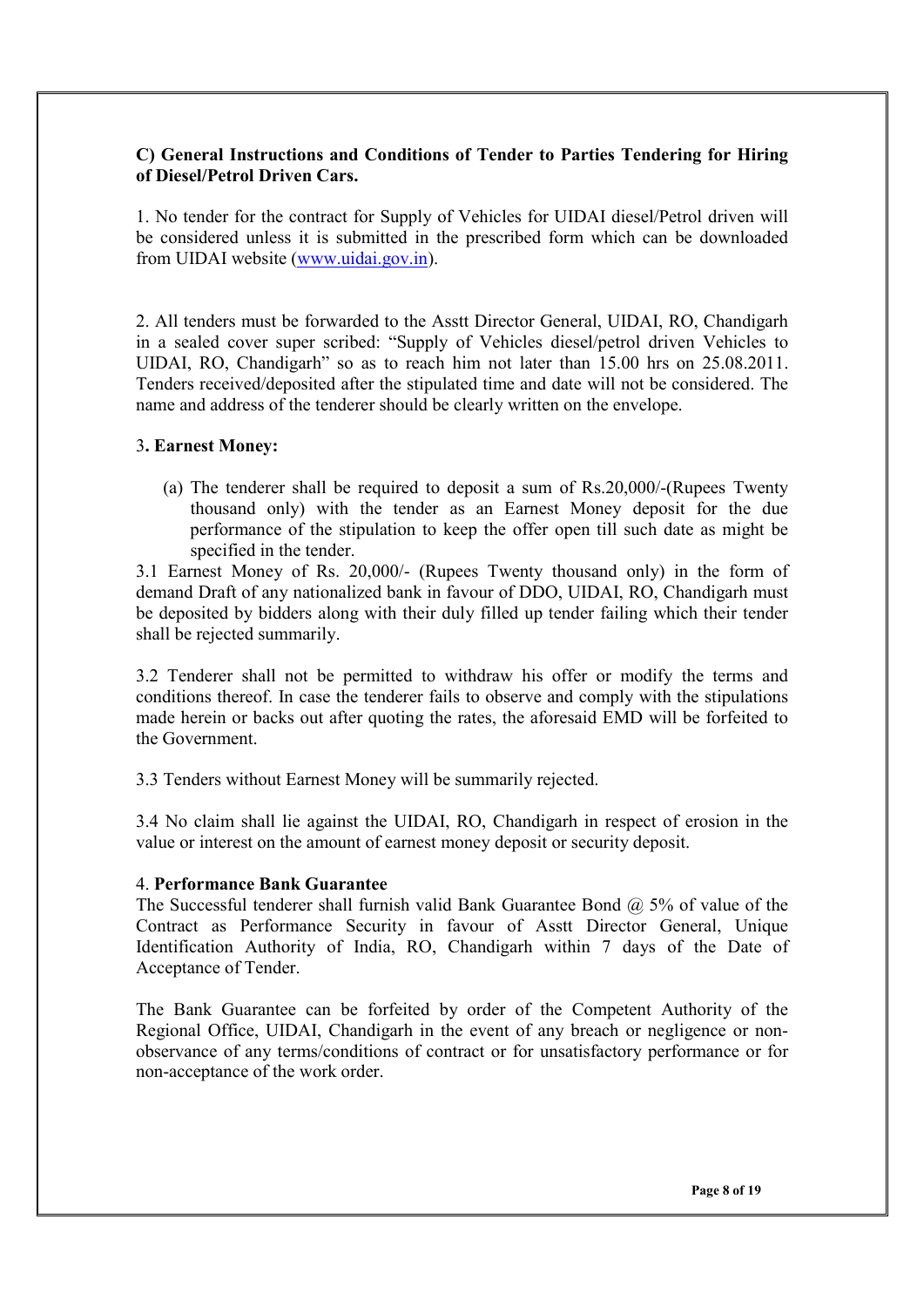On expiry of the contract, such portion of the said bank guarantee as may be considered by the Regional Office, UIDAI, Chandigarh as sufficient to cover any incorrect or excess payments made on the bills to the firm, shall be retained until the final audit report on the account of firm's bill has been received and examined. In the event of extension of contract beyond one year, the firm will get extended BG valid upto the date of contract by himself.

# **5. Preparation and submission of Tender:**

The tender should be submitted in two parts namely, first part Technical Bid (in form given in Tender document) along with Earnest Money Deposit and second part Commercial Bid (in form given in Tender document) and each should be kept in a separate wax sealed cover. Both the bids should be kept in another sealed cover addressed to the undersigned. The outer envelope containing wax sealed cover should bear the address, Tender Number and date, subject of tender, date and time of opening of the same. The inner envelopes should be super-scribed with Tender Number, subject of Tender, whether the envelope is containing "Technical Bid" or "Commercial Bid" and date of opening of tender.

### **6. Signing of Tender:**

NO PAGE SHOULD BE REMOVED/ DETACHED FROM THIS TENDER DOCUMENT.

(1) Conditional bids shall not be considered and will be outrightly rejected in the very first instance.

| S.No. | A                                                            | B                                      |                                                                           |
|-------|--------------------------------------------------------------|----------------------------------------|---------------------------------------------------------------------------|
|       | Make                                                         | No. of Vehicles<br>required and colour | 2000 kms and 26 days per<br>month and Upto 312 hrs. (in<br>Rs. Per month) |
| 1.    | Indigo or Swift Dzire<br>(Petrol or Diesel)                  | 04<br>(White/<br>Silver-Grey)          |                                                                           |
| 2.    | SX-4 or Toyota<br>Innova or equivalent<br>(Petrol or Diesel) | $_{01}$<br>(White/<br>Silver-Grey)     |                                                                           |

### **Schedule for Requirements of Vehicles for UIDAI, RO, Chandigarh Monthly Rate Option:**

### **Daily Rate Option:**

| Sr.No. | Make                  | Colour of the Vehicle | No. of Vehicles required |
|--------|-----------------------|-----------------------|--------------------------|
|        | Indigo or Swift Dzire | White/Silver Grey     | Purely need based        |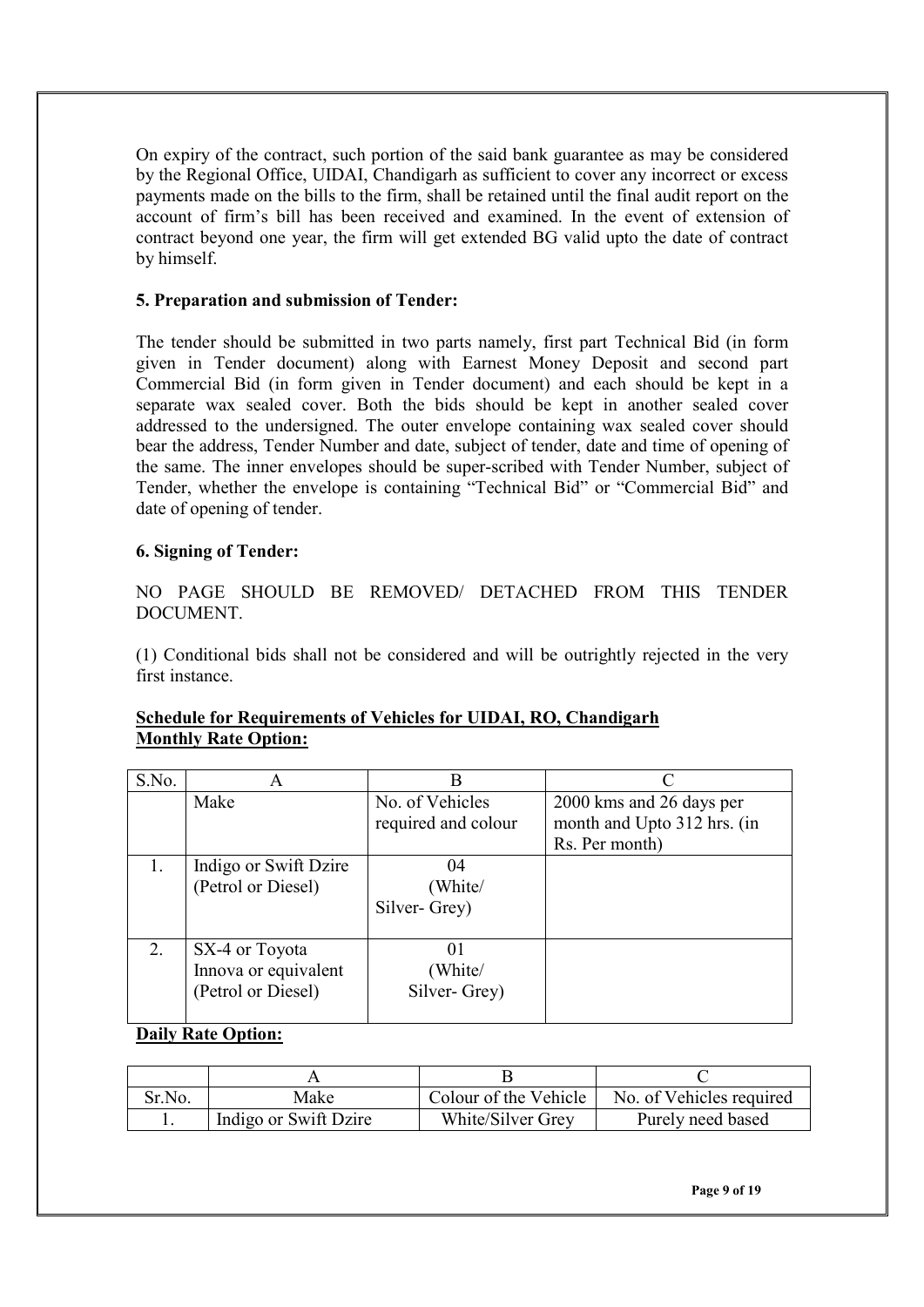|    | (petrol or Diesel)                                           |                   |                   |
|----|--------------------------------------------------------------|-------------------|-------------------|
| 2. | SX-4 or Toyota Innova or<br>equivalent<br>(Petrol or Diesel) | White/Silver Grey | Purely need based |
|    | Indica                                                       | White/Silver Grey | Purely need based |

### **7. Rates:**

Quoted rates are for one year contract, extendable by one more year on mutual consent. The rates should be inclusive of all taxes and duties and other extra elements that would contribute for it. The Tenderer/Tenderers shall quote individual rate for each item given in Financial Bid. The quantities shown in the attached schedules are given as a guide and are approximate only and are subject to variation according to the needs of UIDAI, RO, Chandigarh. UIDAI, RO, Chandigarh accepts no responsibility for their accuracy.

### **8. Technical Bid:**

The Technical Bid should be submitted in the form enclosed in the Tender document along with registration particulars, copy of PAN of the firm, full details of the number of Vehicles registered in the name of the tenderer or his firm with photocopies of RCs and other information sought for in the respective form. The Technical bid will be opened on 25.08.2011 at 15:30 hrs.

#### **9. Commercial Bid:**

The Commercial Bid should be submitted in the form given in the Tender document in a separate sealed cover kept inside the main cover. The Commercial Bids of those tenderers, who are found technically compliant, will be opened at later date after finalization of the Technical Bid in our Office Premises. A duly constituted Tender Evaluation Committee (TEC) will evaluate the Commercial Bids.

At the time of payment of bills, the taxes liable to be deducted, if any shall be deducted at source as per Government rules and guidelines as may be prevailing at the time of payment.

#### **10. Terms of Payment:**

1. No payment shall be made in advance nor any loan from any bank or financial institution recommended on the basis of the order of award of work.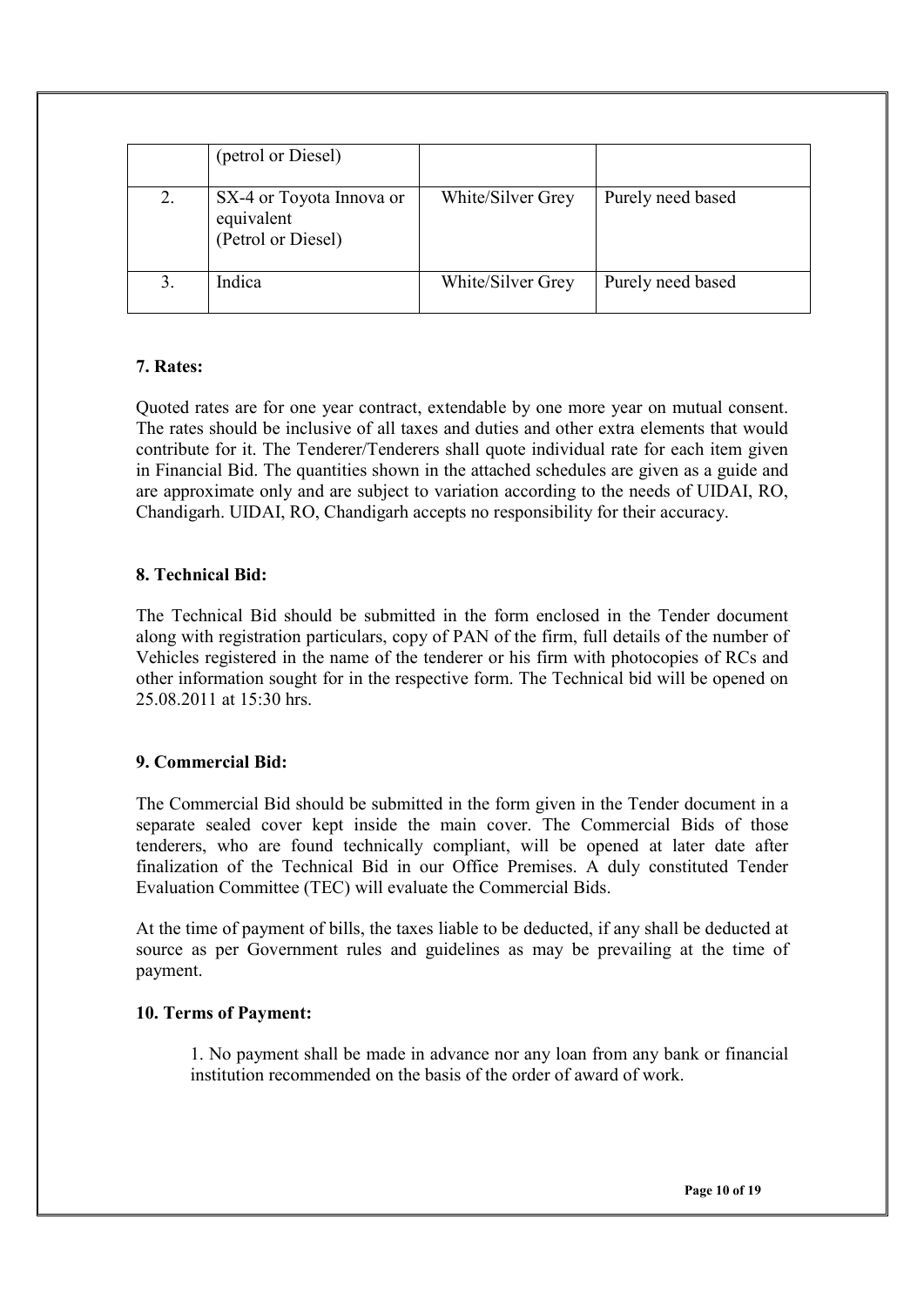2. The contractor shall submit the bill at each stage/in the first week of following month in respect of previous month (in case of monthly payments) for sanction of the amount of bill and passing the bill for payment.

3. Office of the Unique Identification Authority of India, Regional Office, Chandigarh shall be at liberty to withhold any of the payments in full or in part subject to recovery of penalties mentioned in preceding para.

4. The term "payment" mentioned in this para includes all types of payment due to the contractor arising on account of this contract excluding Earnest Money and Security Deposit governed by the separate clauses of the contract.

5. Wherever applicable all payments will be made as per schedule of payments to be decided in the agreement.

6. TDS as applicable will be recovered from the bill.

At the time of payment of bills, the taxes liable to be deducted, if any shall be deducted at source as per Government rules and guidelines as may be prevailing at the time of payment.

#### **D) CRITERIA FOR EVALUATION OF TENDER:**

#### **1. Technical bid evaluation**:

The evaluation of Technical bid will be done by considering the parameters listed in the technical bid form**(Annexure-I)**. Parameters at Sl No. 1 to 8 (as tabulated in Technical Bid) are essential in order to be eligible for consideration of Financial Bid and only that Agency who meet the requirements and provide documentary proof of the same will be considered for financial evaluation as per **(Annexure-II(A) & (B)**.

#### **2. Financial Bid Evaluation**

In order to have a single rate index for evaluating and comparing the tenders of different tenders for different categories of vehicles, the UIDAI has assigned weightages to each category on the basis of the estimation of the share of the vehicles required in each category and other parameters. Accordingly, following formula will be used to arrive at a single figure:

#### **2.1 Over-all Consolidated Rate Index**

At this stage the average rates for each category and both options (monthly or daily) shall be used to compute the aggregate index for all categories and options. The formula for this one will be as below:

Over-all Consolidated Rate Index =  $[M1*(0.62) + M2*(0.38)]*(0.90) + [D1*(0.20) +$  $D2*(0.20) + D3*(0.60)]*(0.1)$ Where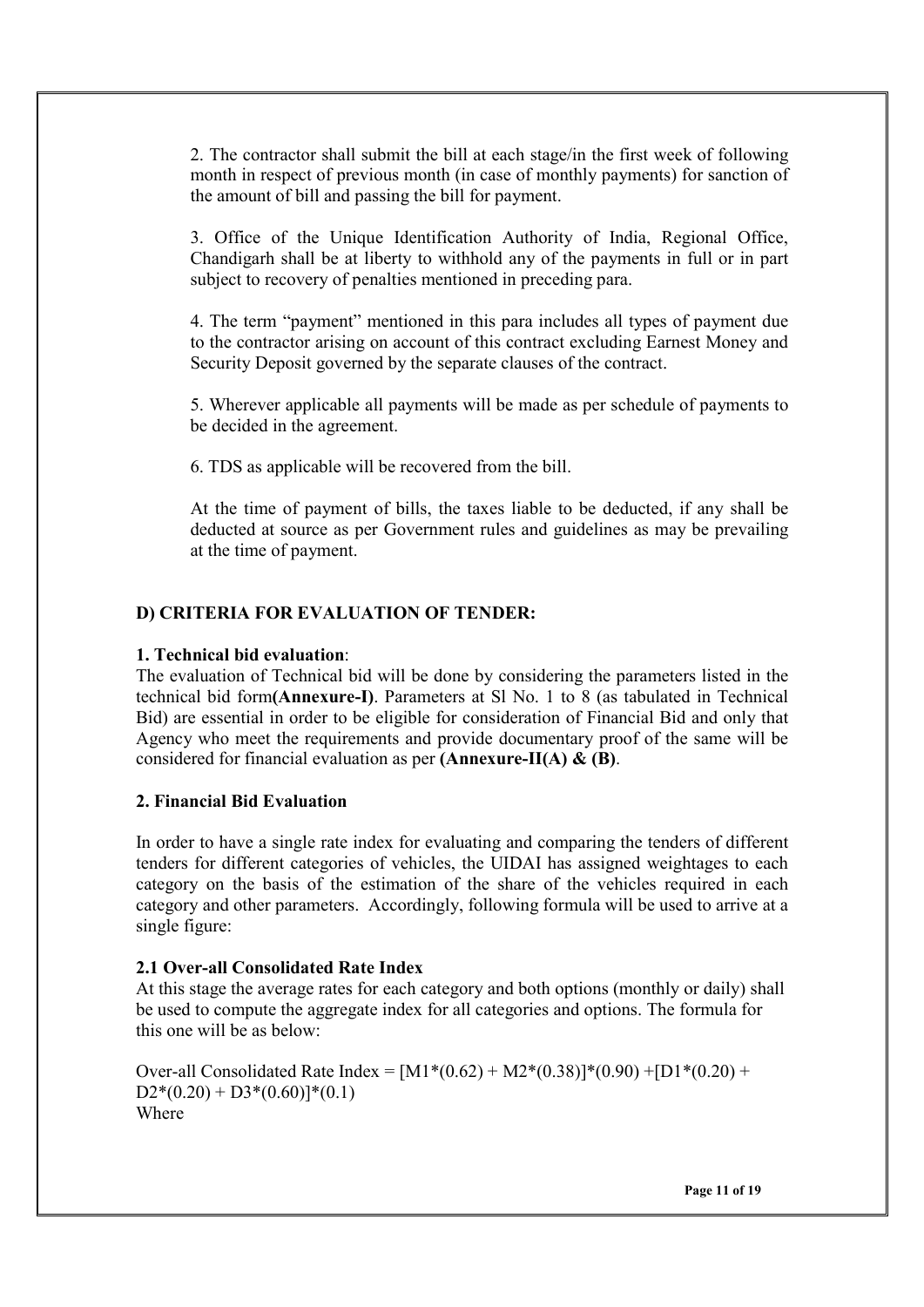M1 = Average Monthly Rate for Category 1

M2= Average Monthly Rate for Category 2, And

D1 = Average Daily Rate for Category 1

D2 = Average Daily Rate for Category 2,

D3 = Average Daily Rate for Category 3,

And \* is used as the symbol for multiplication.

Example is given below to clarify the working of this formula:

Suppose the Average Monthly Rates for each category (Category 1 and 2) are Rs.20,000 & 25,000 respectively and the average daily rates arrived at in stage I for three categories  $(1, 2 \& 3)$  are Rs. 1000, 1200  $\&$  1500 respectively. Then the Over-all Consolidated Rate Index will be:

=[20000\*.62+25000\*.38]\*.90+  $[1000*.20+1200*.20+1500*.60]*0.1$  $=$  [12400+9500]\*.90+ [200+240+900]\*0.1  $=[21900]*90+[1340]*0.1$ 

 $= 19710 + 134 = 19,844/$ 

2.2. Rate quoted for Extra KM beyond 2000 KM and extra hour beyond 312 hours will not be considered for evaluation. Payment for extra day, KM and hour has been separately indicated in the proforma for financial bid at Para 1.1. and 1.2.(Page 19).

2.3 The contract shall commence from the date of consent of the firm to the terms and conditions. Initially the contract will be for a period of one year. If the performance/service is found satisfactory the contract may be extended for a further period of one year depending on administrative convenience and requirement of UIDAI at same rate, terms and condition. The contract so awarded can be terminated by the office of the unique Identification Authority of India at any time without notice or conveying any reasons thereof.

3. The successful tenderers or tenderer should commence the work immediately on issue of letter of acceptance and execute an agreement. If the successful tenderer fails to take up the contract within the time stipulated by the administration i.e., 7 days from the date of receipt of the Letter of Acceptance, the contract will stand cancelled and the amount paid by him as Earnest Money Deposit along with the tender shall be forfeited.

4. Tenders will be opened by the nominated officers of the RO, UIDAI, Chandigarh in the presence of such of those Tenderers who choose to attend.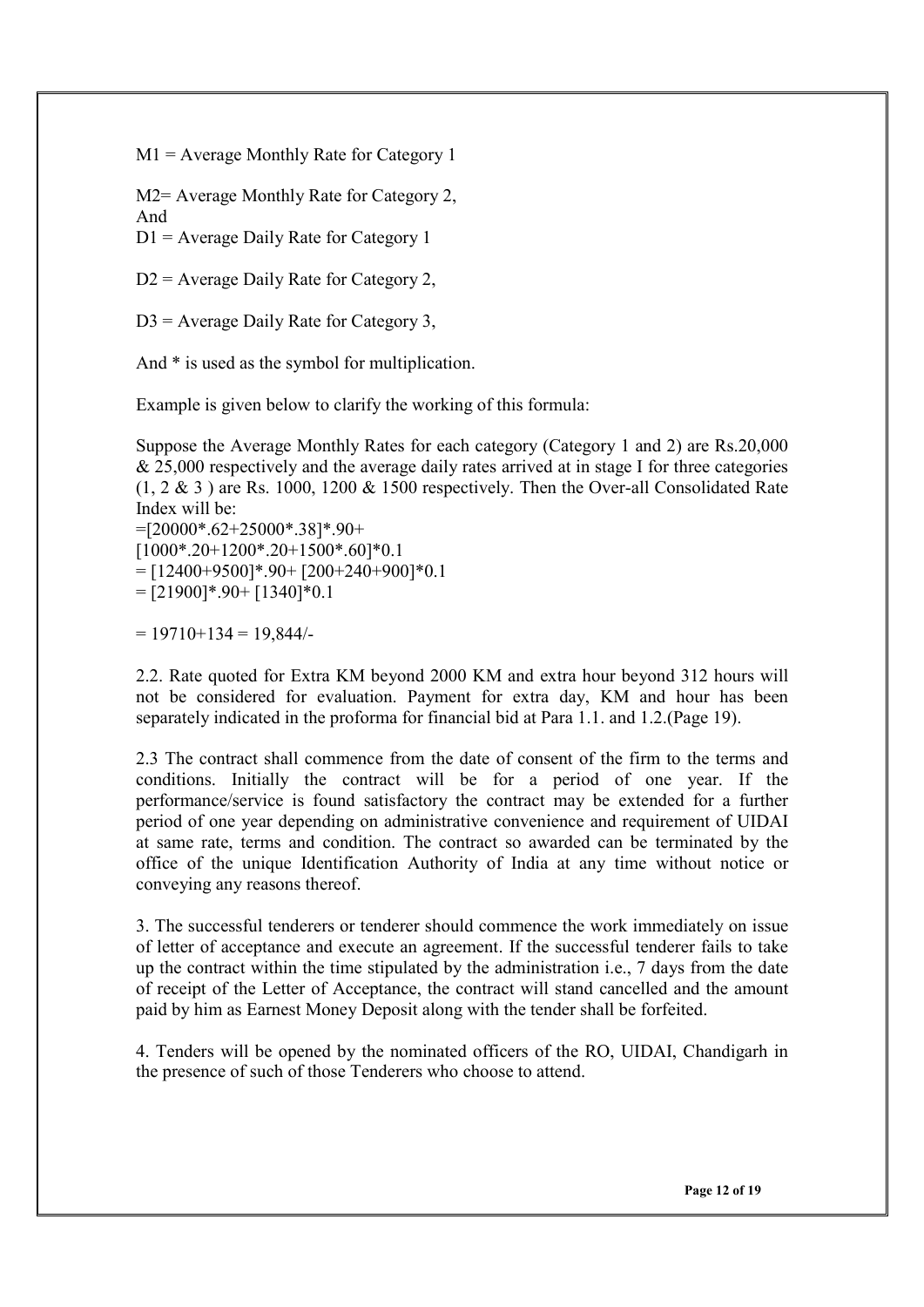5. UIDAI, RO, Chandigarh reserves the right to reject any or every tender without assigning any reasons and does not bind himself to accept the lowest or any tender.

6. The Earnest Money Deposit amount of the unsuccessful tenderers will be returned after the tenders are disposed off.

7. The tenderer shall keep the offer open for a minimum period of 60 days from the date of opening of the tenders within which period the tenderer cannot withdraw his offer subject to the period being extended further, if required, by mutual agreement from time to time. Any contravention of this condition will make the tenderer liable for forfeiture of his Earnest Money Deposit as initial Security.

8. "Full day" would employ a run of taxi upto 100 kms and 12 Hrs. duration. "Full Month" would employ 2000 kms. and 26 days upto 312 Hrs.

9. The approximate requirements of vehicle will be as under segment-wise with a variation of  $+50%$ .

| MAKE                                | <b>REQUIRMENT</b> |
|-------------------------------------|-------------------|
| Indigo or Swift Dzire               |                   |
| SX-4 or Toyota Innova or equivalent |                   |

10. The works are required to be carried out for a period of 12 months from the date of operation of this contract.

11. If the tenderer/tenderers deliberately gives wrong information in his or their tender or creates/create circumstances for the acceptance of his/their tender the UIDAI, RO, Chandigarh reserves the right to reject such tender at any stage.

12. If a tenderer expires after the submission of his tender or after the acceptance of his tender, the UIDAI shall deem such tender as cancelled. If a partner of the firm expires after the submission of their tender or after the acceptance of the tender, the UIDAI, RO, Chandigarh shall deem such tender as cancelled, unless the firm retain its character.

13. Non-compliance with any of the conditions set forth herein above is liable to result in the tender being rejected.

14. Sales Tax, Royalties and Octroi duties, if any, that may be payable under any Govt. Sales tax act or local bodies act or rules on any of the materials that may become necessary or supplied by the contractor, will be payable by the contractor recovered from the bills payable.

Tenderer/ Contractor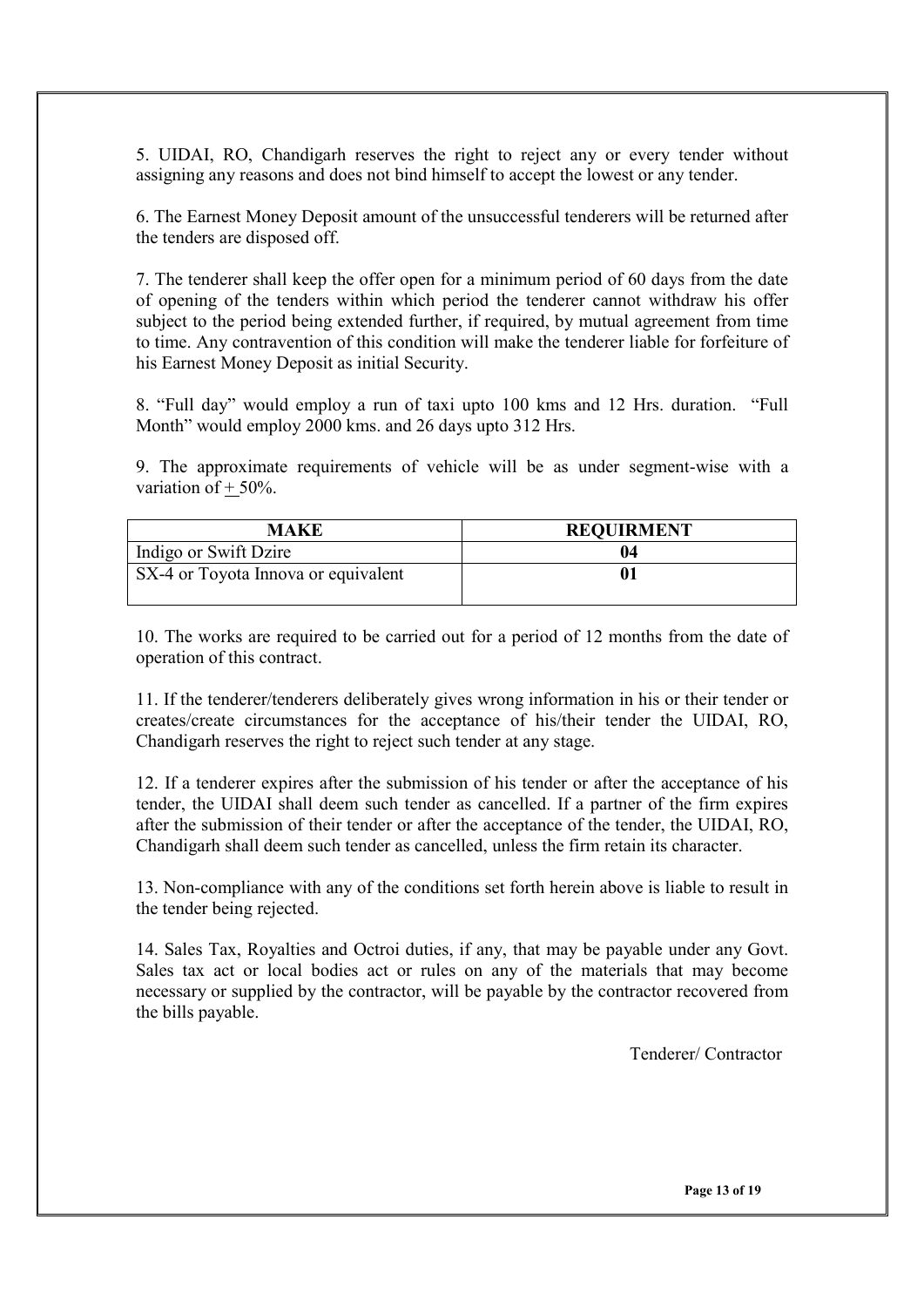### **E) Special Conditions for Hiring Of Vehicles**

1. The contract will be initially for a period of one year and is likely to commence from the date of signing of the agreement which may be extended for a further period of one year on the same rates, terms and conditions depending upon the requirement and administrative convenience of the UIDAI. Any further extension beyond two years can be considered on mutually agreed terms and conditions. The UIDAI, RO, Chandigarh however, reserves the right to terminate/curtail the contract at any time after giving one week's notice without assigning any reason.

2. The Schedule consists of items for hiring of road vehicles. The contractor has to quote rate for individual Vehicles as in the Commercial Bid for Monthly & for daily trips.

3. Each tenderer should declare the number of works on hand with him/his firm in the various organizations along with previous experience of providing vehicles in the form enclosed.

4. The tenderer/contractor should maintain a log book with daily entries (i.e., starting kilometer reading, ending kilometer reading, starting time and ending time everyday). These daily entries should be jointly signed by driver and UIDAI, RO, Chandigarh official.

5. The initial reading of kilometer starts when driver reports for duty in the office or places as directed by Officer-in-charge. The final reading will be the kilometer when vehicle is released by the officer at the end of the day.

6. All the expenditure involved in repairs and maintenance will be borne by the contractor.

7. Penalty**:** If the vehicle is not intended to come on any day, alternate arrangement should be made. If the vehicle delays in reporting, then for every hour of delay Rs.200/ will be recovered as penalty. If the alternative vehicle is not arranged at all on any day, then, penalty at the rate of Rs.1000/- per day shall be imposed in addition to withholding a day's hire charge.

8. In case there is any breakdown of the vehicle, alternative arrangements shall be made to replace the same with similar vehicle by the contractor within half an hour plus the travel time to the spot of break down or lesser. In case the vehicle is not supplied in time, the official-in-charge will hire the vehicle from other agency and cost of which shall be borne by the contractor.

9. All documents pertaining to the vehicle should be kept under the custody of the driver in the vehicle without fail.

10. The driver should be courteous and his behavior towards the officer has to be of high quality.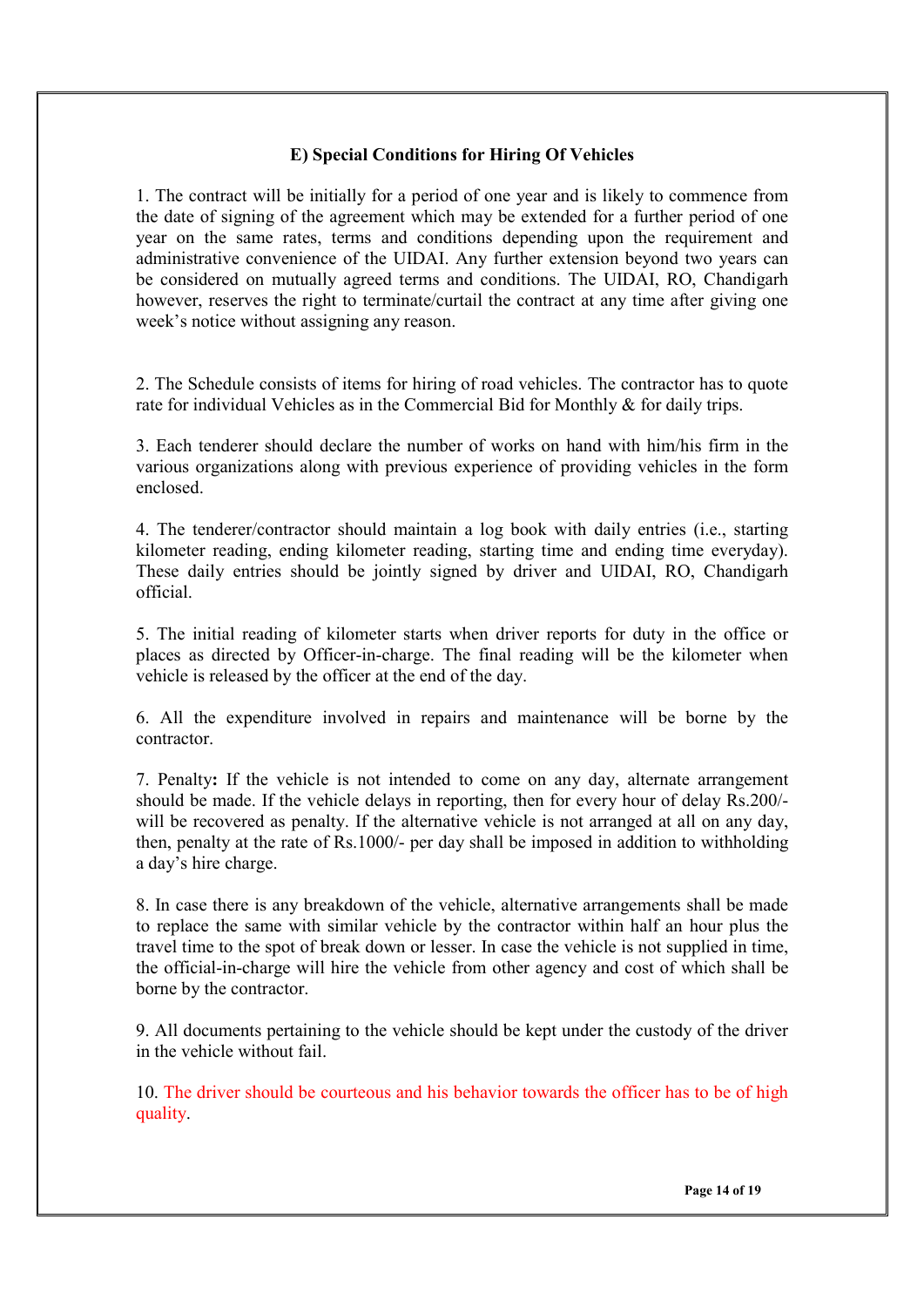11. UIDAI, RO, Chandigarh does not take any responsibility on the unwarranted actions of the driver.

12. The safety of the vehicle is the contractor's responsibility.

13. In case of any accidents/violations of rules, UIDAI, RO, Chandigarh shall not have any responsibility.

14. UIDAI, RO, Chandigarh does not take any responsibility in respect of any compensation/claim or any claims on account of any accident involving hired vehicles. The vehicle shall be covered under compensation claims with any authorized insurance company.

15. The vehicle should be in a very good condition and not more than 1 to 2 years old. The Numbers of the vehicles can be increased or decreased as per the requirement of the RO, UIDAI, Chandigarh.

16. Frequent change of vehicle and the driver should not be done every now and then, as this kind of change may lead to hardship to the Administration. Any change of driver/car is required should be done with the prior approval of the administration/Officer-incharge/user official.

17. If the performance of the vehicle and driver is not satisfactory to the user official or driver fail to carry out the instructions of the official, the administration has got full right to terminate the contract at short notice. Other alternative arrangements for the vehicles will be made by defaulted contractor.

18. All road tax, registration, Income tax as applicable, to be paid to Govt. of India or UT of Chandigarh/ Govt. of Punjab/Govt. of Haryana/Govt. of HP and insurances etc., are to be borne by the contractor. For inter-state movements, the tenderer has to arrange vehicles having inter-state permit without any extra payment.

19. If, during the contract period, there is some order to switch over to CNG, it will be done by the contractor at the same rates.

20. The prevalent DC rates would be given as salary to the driver by the contractor.

Signature of Tenderer/Contractor

Address:

Date:

**Page 15 of 19**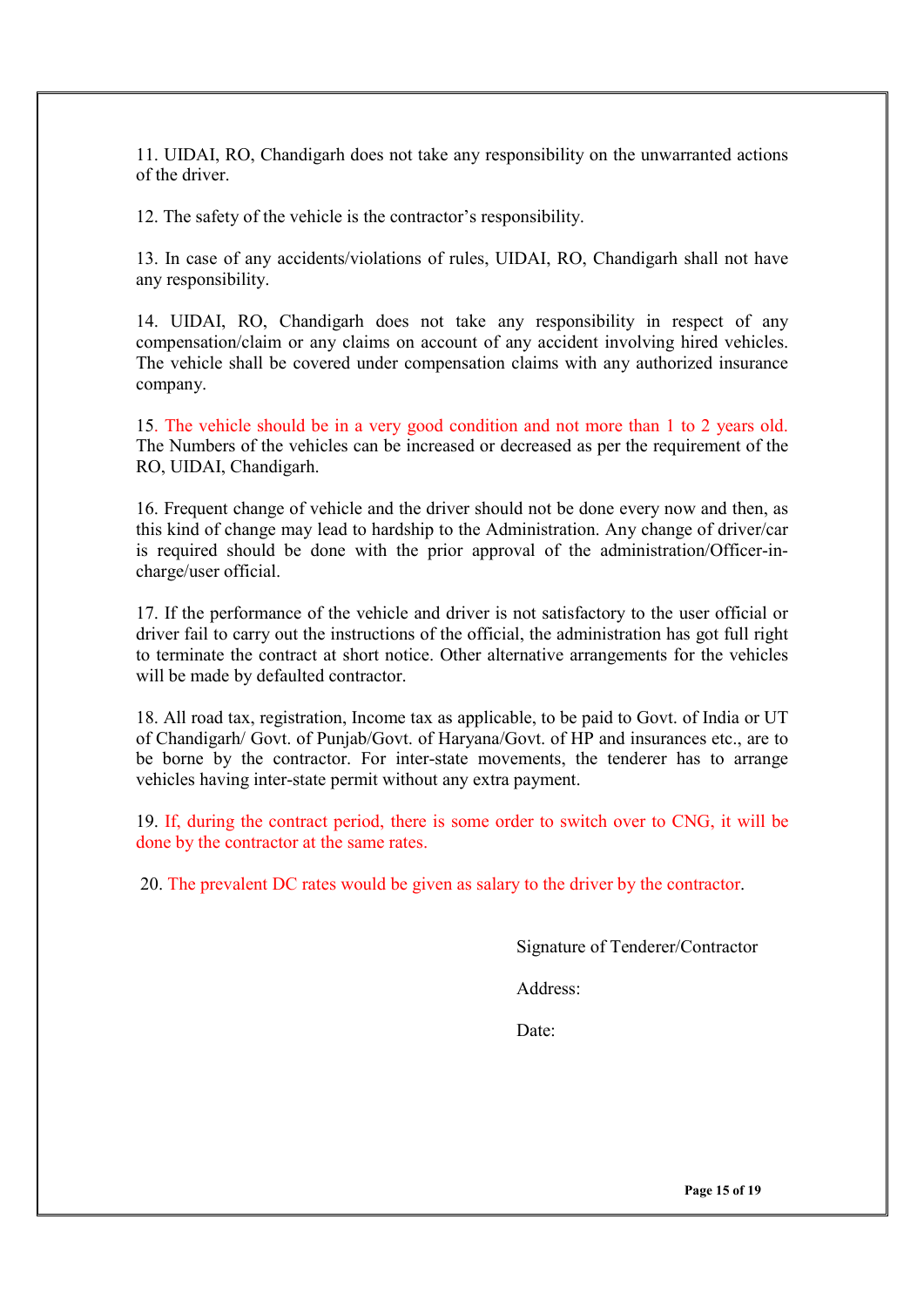#### **Annexure-I**

# **TECHNICAL BID**

Tender No.............................. Dated..............

| Sl. No. | <b>Particulars</b>                                                                                                                                                                                                                                         | <b>Details</b> |
|---------|------------------------------------------------------------------------------------------------------------------------------------------------------------------------------------------------------------------------------------------------------------|----------------|
| 01      | Name & address of the Tenderer with Phone no. , Mobile                                                                                                                                                                                                     |                |
| 02      | Sole<br>Partnership<br>firm<br>Whether<br>proprietor<br><b>or</b><br>specify documentary proof                                                                                                                                                             |                |
| 03      | Vehicle no. and year of Registration (Vehicles should not<br>be more than 1-2 years Years Old) Please attach<br>documents. (colour of the vehicle to be supplied is<br>white/silver gray only)                                                             |                |
| 04      | Particulars of EMD amount Demand draft No & date                                                                                                                                                                                                           |                |
| 05      | Experience in the field. Should have completed three<br>minimum contracts out of which two contracts relating to<br>govt/state govt/psu/bank should have<br>central<br>been<br>satisfactorily completed                                                    |                |
| 06      | a) PAN NO: Copy of the PAN no. of the Firm issued to be<br>enclosed(self-attested)<br>b) Service Tax registration number (self-attested copy to be<br>enclosed)                                                                                            |                |
| 07      | Total contract amount received for the two Financial years<br>should be more than Seven lakhs yearly ie 2008-09, 2009-<br>10 (a copy of the turnover statement duly certified by<br>Chartered Accountant must be enclosed along<br>with the Technical bid) |                |
| 08      | Experience Certificate to be enclosed to the effect on the<br>letter head of the concerned State/Central/PSU/Bank duly<br>signed by the Competent Authority.                                                                                               |                |

NOTE: UIDAI, RO, Chandigarh reserves the right to reject the offers submitted with insufficient details, documents without assigning any reason thereof. Those offers will not be considered for evaluation. This format is applicable both for Monthly and Daily trips.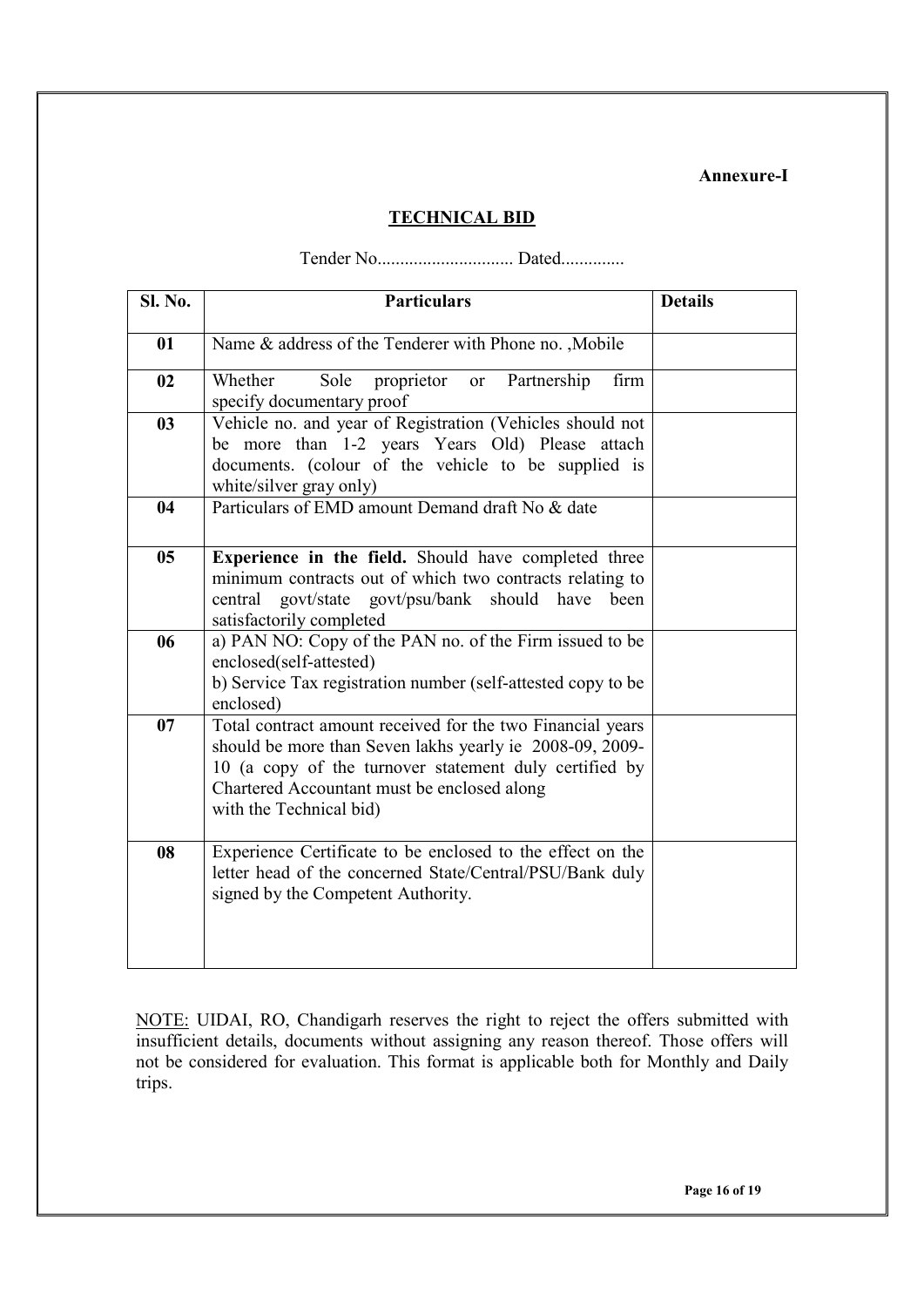# **DECLARATION**

1. I, Son/Daughter/Wife of Shri

Proprietor/Director/authorized signatory of the Agency mentioned above is competent to sign this declaration and execute this tender document;

2. I have carefully read and understood all the terms and conditions of the tender and undertake to abide by them;

3. The information/documents furnished along with the above application are true and authentic to the best of my knowledge and belief. I / we, am / are well aware of the fact that furnishing of any false information / fabricated document would lead to rejection of my tender at any stage besides liabilities towards prosecution under appropriate law.

Date: Signature of authorized person Place: Full Name: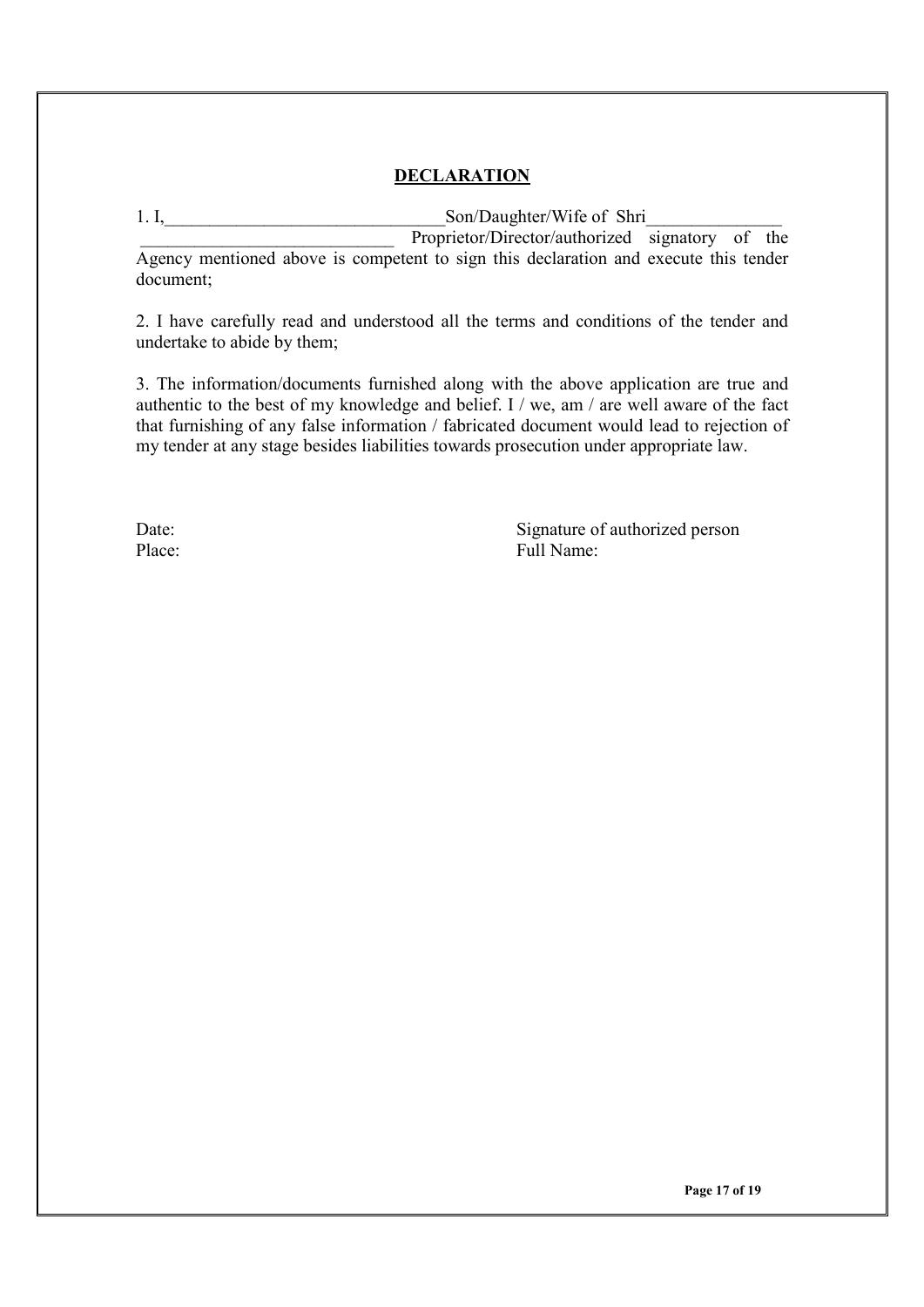### **AnnexureII(A)**

### **COMMERCIAL BID**

**Sub: Hiring of Vehicles for the official use of Unique Identification Authority of India, RO, Chandigarh for a period of one year for under mentioned categories of vehicles. Rates (inclusive of all taxes and levies except service tax & parking charges) for taxis indicated below:** 

#### **Monthly Rate Option:**

| S.No. | $\mathbf A$                                                     | B                                                   | $\mathbf C$                                                                                  | D                                                                             | E                                                               |
|-------|-----------------------------------------------------------------|-----------------------------------------------------|----------------------------------------------------------------------------------------------|-------------------------------------------------------------------------------|-----------------------------------------------------------------|
|       | <b>Make</b>                                                     | No. of<br><b>Vehicles</b><br>required and<br>colour | <b>2000 kms</b><br>and 26 days<br>per month<br>and Upto<br>312 hrs. (in<br>Rs. Per<br>month) | <b>Extra</b><br>per Km<br><b>Beyond</b><br>2000<br>Kms.<br>(Rs. Per<br>$Km$ ) | Extra per<br>Hour<br><b>Beyond 312</b><br>hrs. (Rs.<br>Per hr.) |
| 1.    | Indigo or Swift<br>Dzire<br>a)Rates for Petrol                  | 04<br>(White/<br>Silver-Grey)                       |                                                                                              |                                                                               |                                                                 |
|       | Indigo or Swift<br>Dzire<br>b)Rates for Diesel                  | 04<br>(White/<br>Silver-Grey)                       |                                                                                              |                                                                               |                                                                 |
| 2.    | SX-4 or Toyota<br>Innova or<br>equivalent<br>a)Rates for Petrol | 01<br>(White/<br>Silver-Grey)                       |                                                                                              |                                                                               |                                                                 |
|       | SX-4 or Toyota<br>Innova or<br>equivalent<br>b)Rates for Diesel | 01<br>(White/<br>Silver-Grey)                       |                                                                                              |                                                                               |                                                                 |